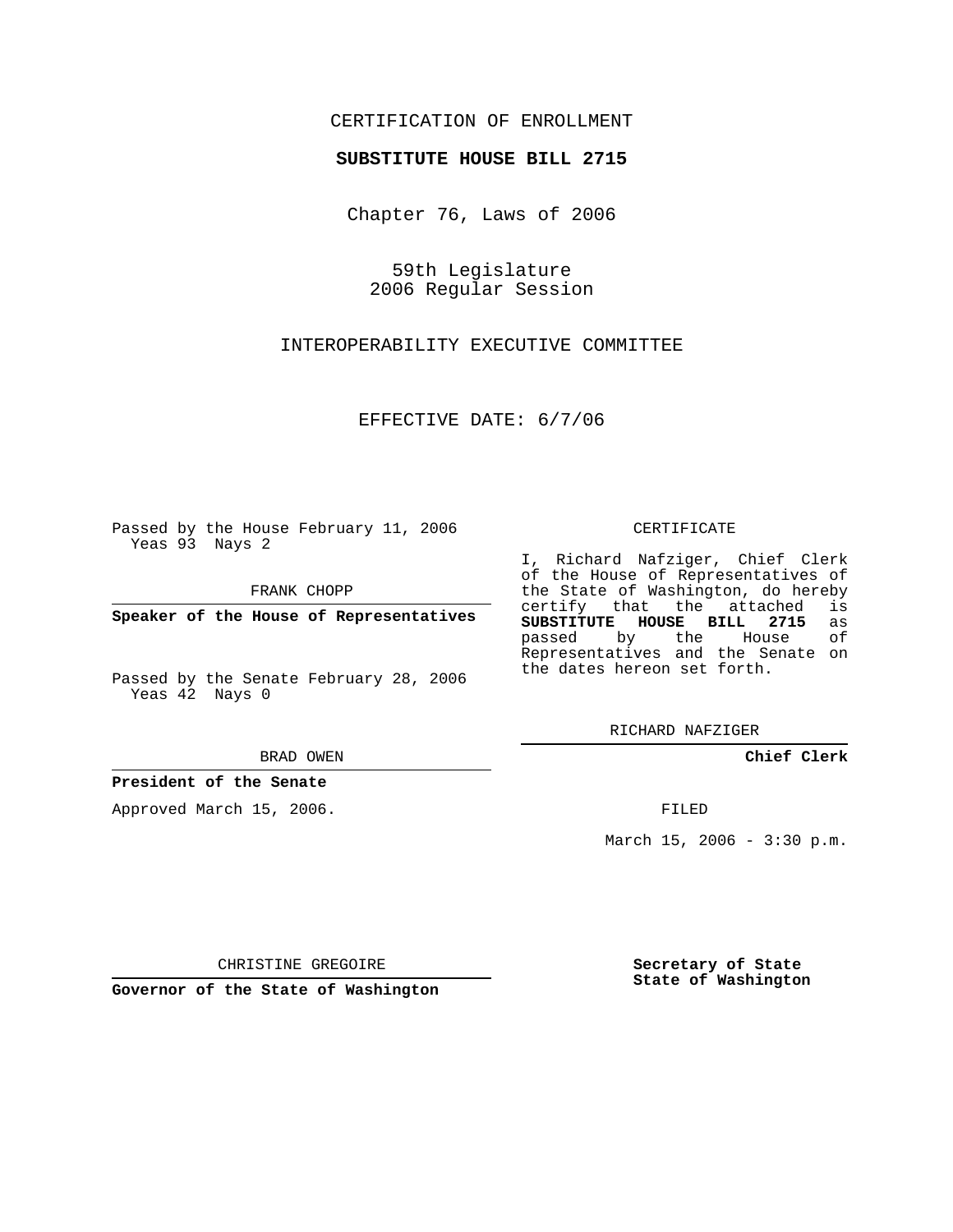# **SUBSTITUTE HOUSE BILL 2715** \_\_\_\_\_\_\_\_\_\_\_\_\_\_\_\_\_\_\_\_\_\_\_\_\_\_\_\_\_\_\_\_\_\_\_\_\_\_\_\_\_\_\_\_\_

\_\_\_\_\_\_\_\_\_\_\_\_\_\_\_\_\_\_\_\_\_\_\_\_\_\_\_\_\_\_\_\_\_\_\_\_\_\_\_\_\_\_\_\_\_

Passed Legislature - 2006 Regular Session

# **State of Washington 59th Legislature 2006 Regular Session**

**By** House Committee on Technology, Energy & Communications (originally sponsored by Representatives Ericks, Anderson, Morris, Haler, Crouse, Hankins, Nixon, Sump, P. Sullivan, Hudgins, Kilmer, Takko, Green, Sells, Clibborn, Simpson, Springer, Roberts, Ormsby, Morrell and McIntire)

READ FIRST TIME 01/27/06.

1 AN ACT Relating to the state interoperability executive committee; 2 amending RCW 43.105.330; and creating a new section.

3 BE IT ENACTED BY THE LEGISLATURE OF THE STATE OF WASHINGTON:

 NEW SECTION. **Sec. 1.** The legislature finds that local governments need to have interoperable communications to ensure the public safety and welfare of all citizens in the state of Washington. In light of recent catastrophic events around the world, including in the United States, it is now more important than ever that all responders be able to communicate clearly and without interference or malfunction.

 The legislature has learned that numerous states, the federal government, and some international governments have adopted the project-25 standard for interoperable communications. Local governments in Washington have started to purchase the project-25 interoperable communication standard equipment. In order to ensure that local governments continue to make smart purchasing decisions, they need certainty that the purchases will be interoperable with state equipment and that the state will adopt the national project-25 standards. It is the intent of this act to provide certainty to local governments that a statewide project-25 interoperable communications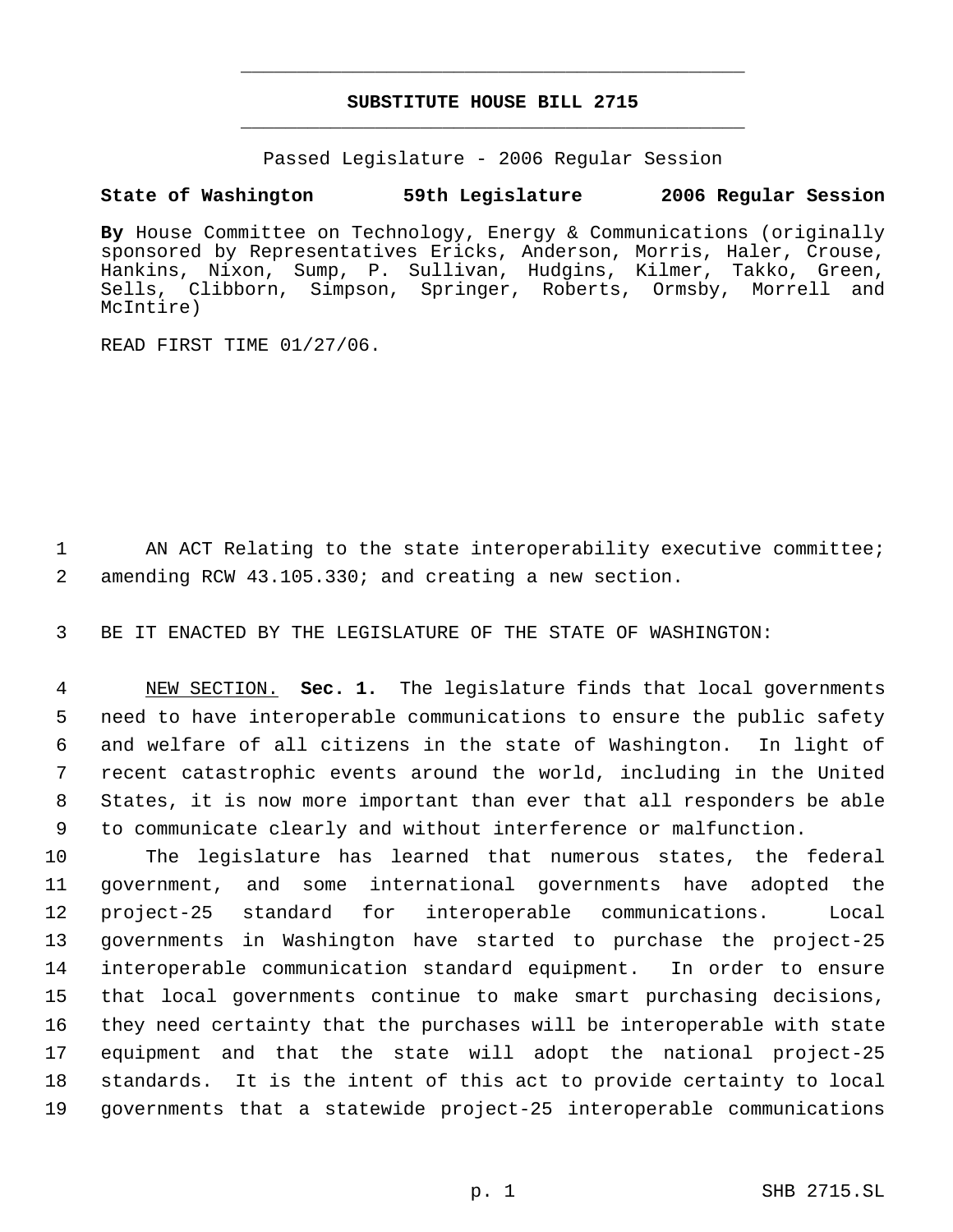system will be in place throughout Washington in the near future, and the investments they are making are advantageous to the original intent of interoperable communications, thus ensuring the safety and welfare of Washington's citizens.

 **Sec. 2.** RCW 43.105.330 and 2003 c 18 s 4 are each amended to read as follows:

 (1) The board shall appoint a state interoperability executive committee, the membership of which must include, but not be limited to, representatives of the military department, the Washington state patrol, the department of transportation, the department of information services, the department of natural resources, city and county governments, state and local fire chiefs, police chiefs, and sheriffs, and state and local emergency management directors. The chair and legislative members of the board will serve as nonvoting ex officio members of the committee. Voting membership may not exceed fifteen members.

 (2) The chair of the board shall appoint the chair of the committee from among the voting members of the committee.

19 (3) The ((strategic [state])) state interoperability executive committee has the following responsibilities:

 (a) Develop policies and make recommendations to the board for technical standards for state wireless radio communications systems, including emergency communications systems. The standards must address, among other things, the interoperability of systems, taking into account both existing and future systems and technologies;

 (b) Coordinate and manage on behalf of the board the licensing and use of state-designated and state-licensed radio frequencies, including the spectrum used for public safety and emergency communications, and serve as the point of contact with the federal communications commission on matters relating to allocation, use, and licensing of radio spectrum;

 (c) Coordinate the purchasing of all state wireless radio communications system equipment to ensure that:

 (i) After the transition from a radio over internet protocol network, any new trunked system shall be, at a minimum, project-25;

 (ii) Any new system that requires advanced digital features shall be, at a minimum, project-25; and